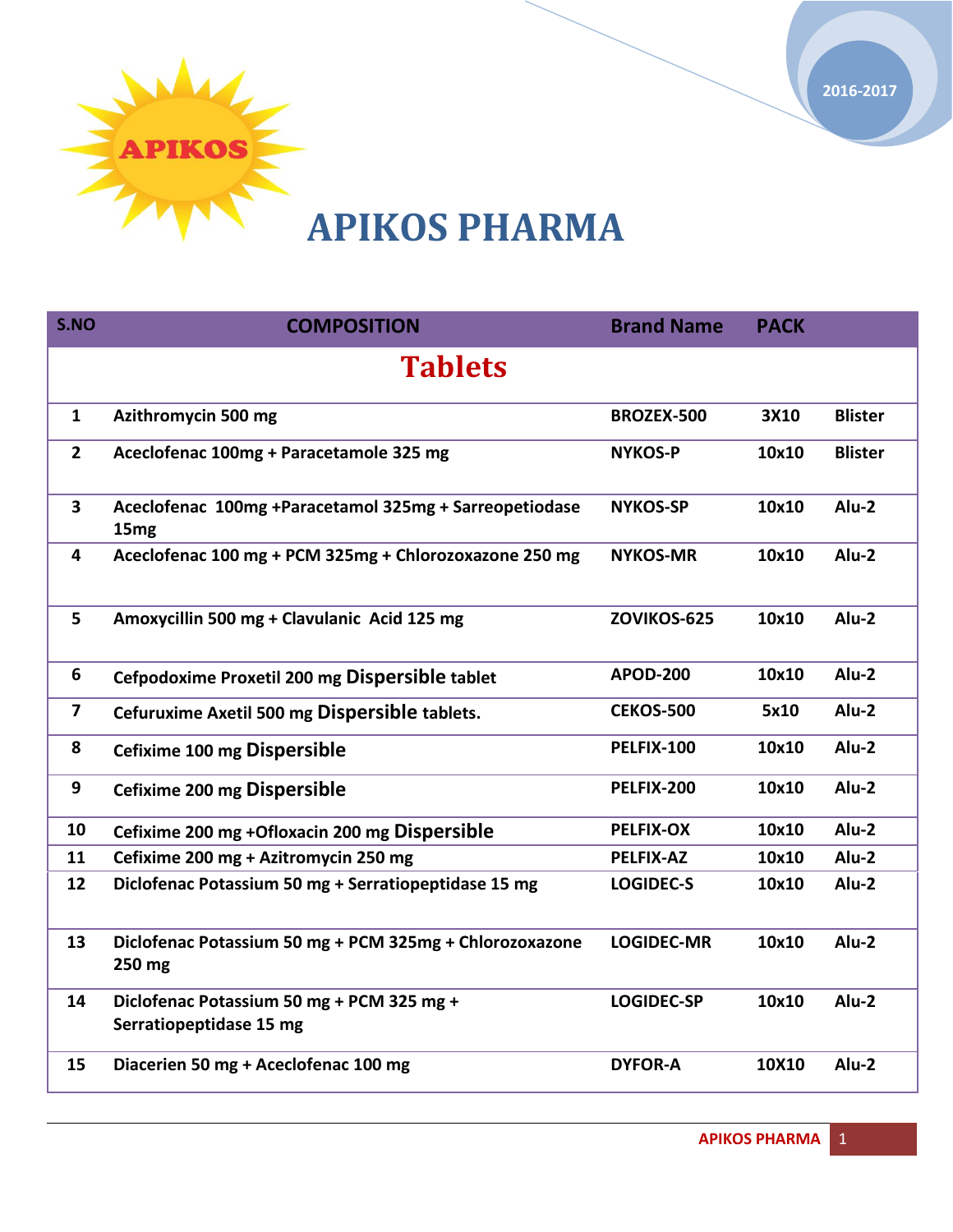| 16 <sub>1</sub> | Deflazacort 6 mg                                                                                           | PIOCORT-6          | 10x10        | Alu-2          |
|-----------------|------------------------------------------------------------------------------------------------------------|--------------------|--------------|----------------|
| 17              | Ferrous Ascorbate 100mg +Folic Acid 1.5 mg + Zinc Sulphate<br>22.5 mg                                      | <b>FEROKOS-XT</b>  | 10x10        | Alu-2          |
| 18              | Levocetrizine 5 mg                                                                                         | <b>PRINCET</b>     | 10x10        | <b>Blister</b> |
| 19              | Levocetirizine2.5 mg+Phenylephrine 5mg + Ambroxol 60 mg +<br>Paracetamol 325 mg                            | <b>SYNOLD</b>      | 10x10        | <b>Blister</b> |
| 20              | Levofloxacin 500 mg                                                                                        | <b>LORIO-500</b>   | 10X10        | <b>Blister</b> |
| 21              | Mefenamic Acid 250 mg + Dicyclomine 10 mg                                                                  | <b>MINTA-M</b>     | 10x10        | <b>Blister</b> |
| 22              | Mefenamic Acid 250 mg + Drotoverine 80 mg                                                                  | <b>MINTA-D</b>     | 10X10        | <b>Blister</b> |
| 23              | Montelukast Sodium 10 mg + Levocetrizine 5 mg                                                              | <b>REOKAST-L</b>   | 10x10        | Alu-2          |
| 24              | Tramadol Hydrochloride 37.5 mg + PCM 325 mg                                                                | <b>FAMATOS P</b>   | $10\times10$ | <b>Blister</b> |
| 25              | Methylcobalamin 1500 mcg + calcitrol 0.25 mcg + calcium<br>citrate 750 mg + magnesium 100 mg + zinc 7.5 mg | <b>ANICOBAL-CT</b> | $10\times10$ | Alu-2          |
| 26              | Trypsin 48 mg + Bromelain 90 mg + Rutoside 100 mg                                                          | <b>RBT-PLUS</b>    | $10\times10$ | Alu-2          |
| 27              | Cefpodoxime 200 mg + Caluvanic acid 125 mg                                                                 | <b>APOD-CV</b>     | $10\times10$ | Alu-2          |
| 28              | Calcium Citrate 1000 IU + Vit D3 200 iu + Zinz 4mg+<br>Magnesium 100 mg                                    | KAWA-3             | $10\times10$ | <b>Blister</b> |
| 29              | Nimusulide 100 mg +Paracetamol 325 mg                                                                      | <b>ORNIMOL-N</b>   | 10x10        | <b>Blister</b> |
| 30              | Ofloxacin 200 mg                                                                                           | OCRON-200          | 10x10        | Alu-2          |
| 31              | Ofloxacin 200 mg + Ornidazole 500 mg                                                                       | <b>OCRON-OZ</b>    | 10x10        | <b>Blister</b> |
| 32              | Rabebrazole 20 MG                                                                                          | RAZIBA-20          | $10\times10$ | Alu-2          |
| 33              | <b>Pantoprazol 40mg</b>                                                                                    | APKOS-40           | 10x10        | Alu-2          |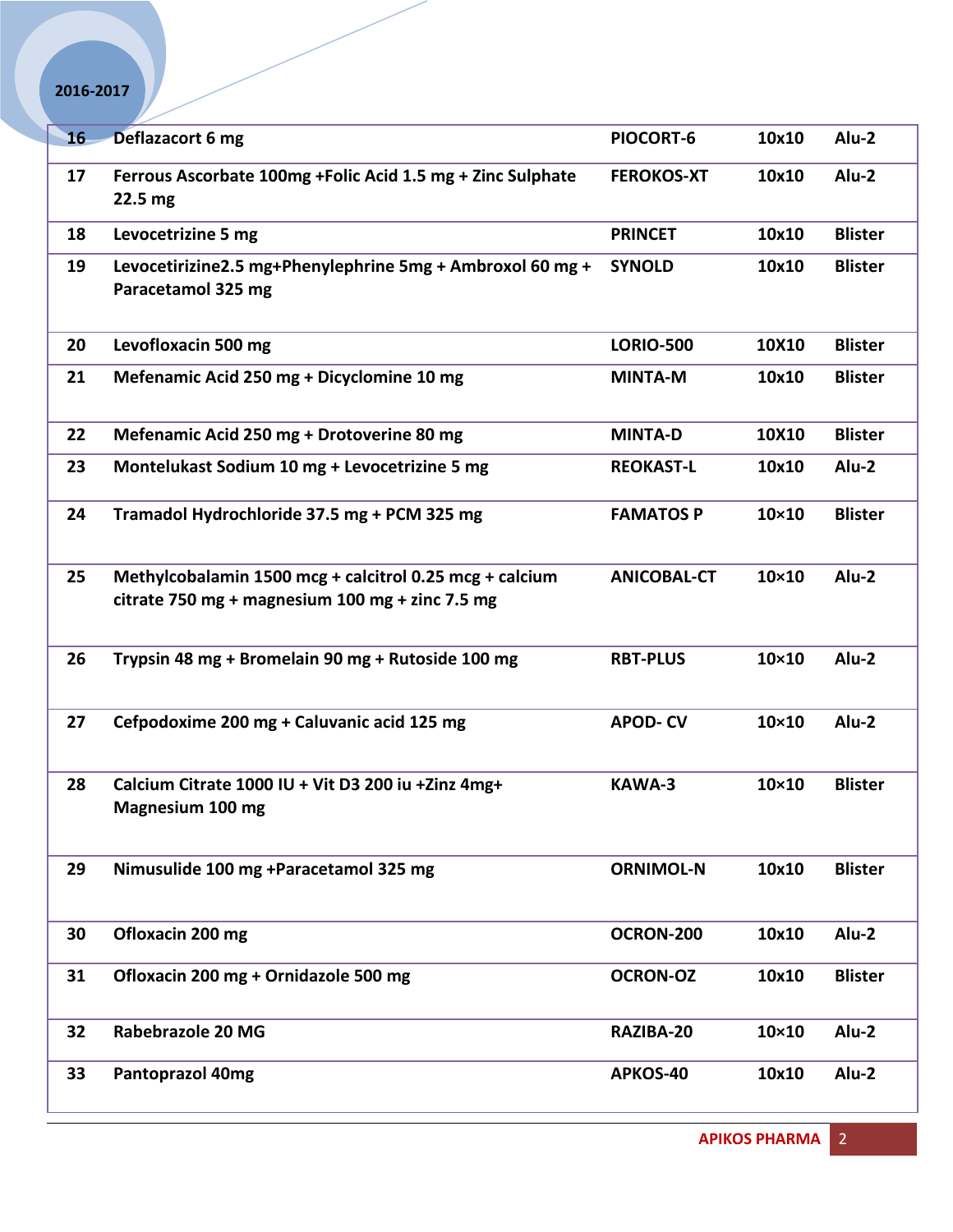| 34                      | Pantoprazol 40mg+Dompridone 10mg                                                                                                                                  | <b>APKOS-D</b>     | 10x10        | Alu-2          |
|-------------------------|-------------------------------------------------------------------------------------------------------------------------------------------------------------------|--------------------|--------------|----------------|
|                         |                                                                                                                                                                   |                    |              |                |
| 35                      | Doxylamine 10mg +Pyridoxine 10mg + Folic Acid 2.5 mg                                                                                                              | <b>DPF-FORTE</b>   | 10X10        | Alu-2          |
|                         |                                                                                                                                                                   |                    |              |                |
| 36                      | <b>Ondansetron 4 mg</b>                                                                                                                                           | <b>ONDIKOS-MD</b>  | 10X10        | Alu-2          |
|                         | <b>CAPSULES</b>                                                                                                                                                   |                    |              |                |
| $\mathbf{1}$            | Pantoprazol 40mg+Dompridone 30mg(SR)                                                                                                                              | <b>APKOS-DSR</b>   | 10x10        | $Alu-2$        |
| $\overline{2}$          | Esomrprazole 40 mg + Domperidone 30 mg (SR)                                                                                                                       | <b>ESKOS-DSR</b>   | 10X10        | $Alu-2$        |
| $\mathbf{3}$            | Rabeprazol 20mg+Domperidon 30mg (SR)                                                                                                                              | <b>RAZIBA-DSR</b>  | 10x10        | $Alu-2$        |
| 4                       | Rabeprazole 20 mg + Levosulpride 75 mg (SR)                                                                                                                       | <b>RAZIBA-L</b>    | 10X10        | Alu-2          |
| 5 <sup>1</sup>          | Rabeprazole 20 mg + Itopride 150 mg (SR)                                                                                                                          | <b>RAZIBA-IT</b>   | 10x10        | $Alu-2$        |
| 6                       | Carbonyl Iron+ Folic Acid+ Vit B12+ Vit C (25 mg) + Zinc<br><b>Sulfate</b>                                                                                        | <b>FEROKOS-Z</b>   | 10×10        | <b>Blister</b> |
| $\overline{\mathbf{z}}$ | Ginseng + Multivitamin + Multimineral + Antioxident                                                                                                               | <b>MULTIBLE</b>    | $10\times10$ | Alu-2          |
| 8                       | Grape Seed Extract + Lycopene + Lutein + Vitamin<br>B1,B2,B6,B12+Folic Acid+Zinc + Selenium                                                                       | <b>LYSEED-XT</b>   | $10\times10$ | Alu-2          |
| 9                       | Pregabalin 75 mg + Methylcobalamin 750 mg                                                                                                                         | <b>ANICOBAL-P</b>  | 20x10        | Alu-2          |
| 10                      | <b>PRE &amp; PRO BIOTICS</b>                                                                                                                                      | <b>PREZAB</b>      | 10X10        | Alu-2          |
| 11                      | Methylcobalamin 1500 mg + Alpha Liopic 100mg + Folic Acid<br>300 mg + Pyriodoxine 1.5 mg+ Zinc 22.5 mg                                                            | <b>ANICOBAL-OD</b> | 10X10        | Alu-2          |
| 12                      | Calcium Carbonate 125 mg+ Calcitriol 0.25 mcg + Vitamin k27-<br>50 mg + Methylcobalmin 500 mcg + L-Methylofolate 0.1 mg +<br>Zinc 22.5 mg + Magnesium oxide 30 mg | <b>KAWA-FORTE</b>  | 10x10        | Alu-2          |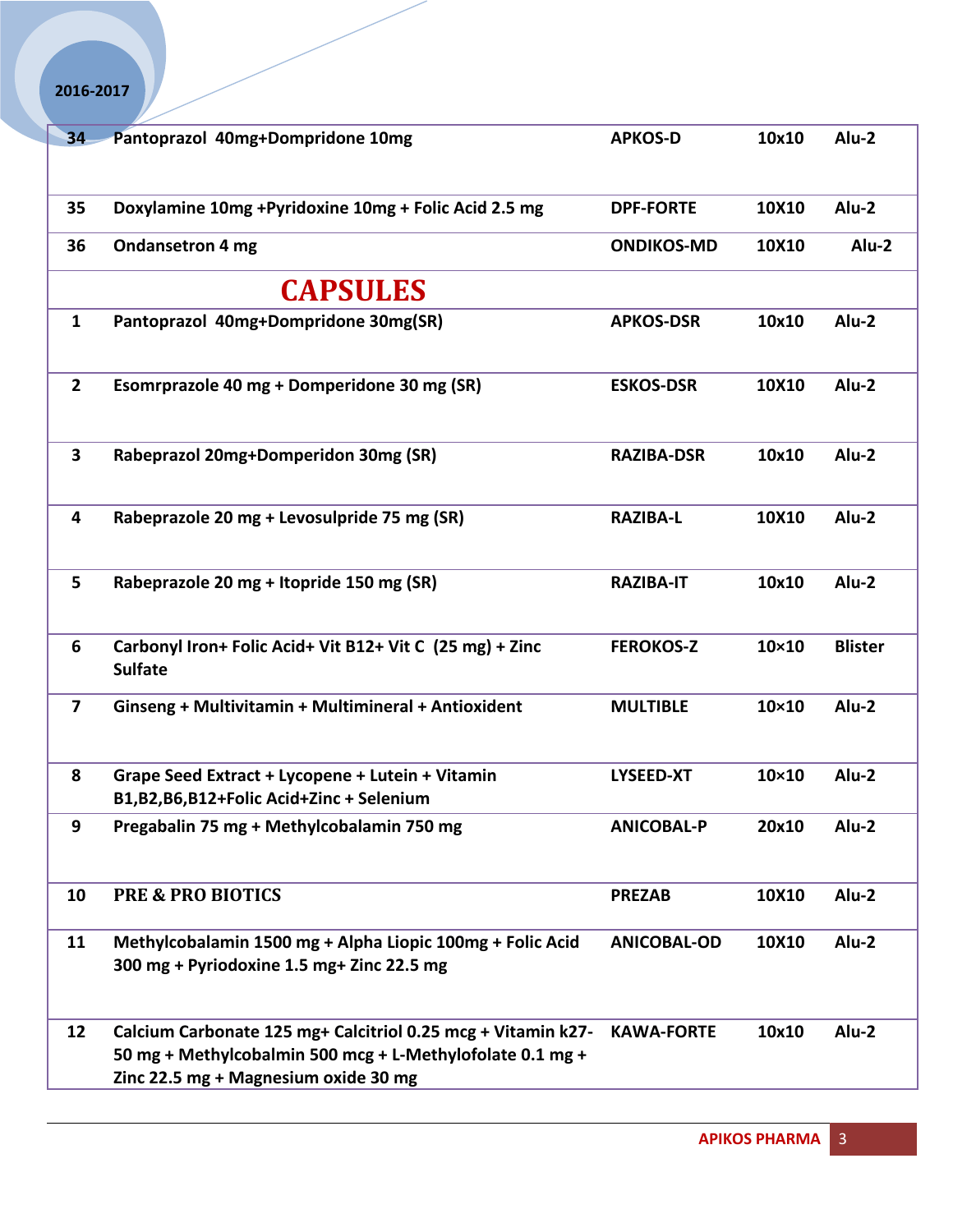## **SOFTGEL**

| $\mathbf{1}$<br>Calcitrol + Calcium Citrate + Zinc Sulphate + Magnesium Oxide<br><b>KAWA-CT</b><br>+ Monohydate                          | <b>Softgel</b><br>10x10      |
|------------------------------------------------------------------------------------------------------------------------------------------|------------------------------|
| $2^{\circ}$<br><b>MULTIBLE</b><br>Ginseng + Multivitamin + Multimineral + Antioxident                                                    | <b>Softgel</b><br>15x10      |
| $\mathbf{3}$<br>10x10<br>Grape Seed Extract + Lycopene + Lutein + Vitamin<br><b>LYSEED-XT</b><br>B1,B2,B6,B12+Folic Acid+Zinc + Selenium | <b>Softgel</b>               |
| Methylcobalmin 1500 mcg + Alpha Lipoic Acid 100 mg +<br>4<br><b>ANICOBAL-OD</b><br>Pyridoxine Hydrochloride 3 mg                         | 10x10<br><b>Softgel</b>      |
| Cholecalciferol 60000 IU<br>5<br><b>KOSVIT-D3</b><br>4x10                                                                                | <b>Softgel</b>               |
| <b>INJECTION</b>                                                                                                                         |                              |
| $\mathbf{1}$<br><b>KOCIN-100</b><br>Amikacin Sulphate 100 mg Inj                                                                         | 2 ML<br>AMP.                 |
| $\overline{2}$<br>Amikacin Sulphate 500 mg Inj<br><b>KOCIN-500</b>                                                                       | 2 ML<br>AMP.                 |
| $\mathbf{3}$<br>Cefoperazone 500 mg + Sulbactam 500 mg Inj<br><b>ALYZONE-1</b><br><b>GM</b>                                              | <b>SINGLE</b><br><b>VIAL</b> |
| Cefoperazone 1000 mg + Sulbactam 500 mg Inj<br>ALYZONE-1.5<br>4<br><b>GM</b>                                                             | <b>SINGLE</b><br><b>VIAL</b> |
| 5<br>Ceftriaxone Sodium 1 gm Inj<br><b>EMROCEF-</b><br>1GM                                                                               | <b>SINGLE</b><br><b>VIAL</b> |
| 6<br><b>Ceftriaxone Sodium 500 mg</b><br><b>EMROCEF-500</b><br><b>MG</b>                                                                 | <b>SINGLE</b><br><b>VIAL</b> |
| $\overline{\mathbf{z}}$<br><b>Ceftriaxone Sodium 250 mg</b><br><b>EMROCEF-250</b><br><b>MG</b>                                           | <b>SINGLE</b><br><b>VIAL</b> |
| 8<br>Ceftriaxone 250 gm + Sulbactam 125 mg Inj<br><b>EMROCEF-S</b><br>375 MG                                                             | <b>SINGLE</b><br><b>VIAL</b> |
| 9<br>Ceftriaxone 500gm + Sulbactam 250 mg Inj<br><b>EMROCEF-S</b><br>750 MG                                                              | <b>VIAL</b><br><b>SINGLE</b> |
| Ceftriaxone 1gm + Sulbactam 500 mg Inj<br>10<br><b>EMROCEF-S</b><br>1.5 GM                                                               | <b>SINGLE</b><br><b>VIAL</b> |
| Ceftriaxone 1gm+ Tazobactam 125 mg Inj<br>11<br><b>EMROCEF-T</b><br>1.125 GM                                                             | <b>VIAL</b><br><b>SINGLE</b> |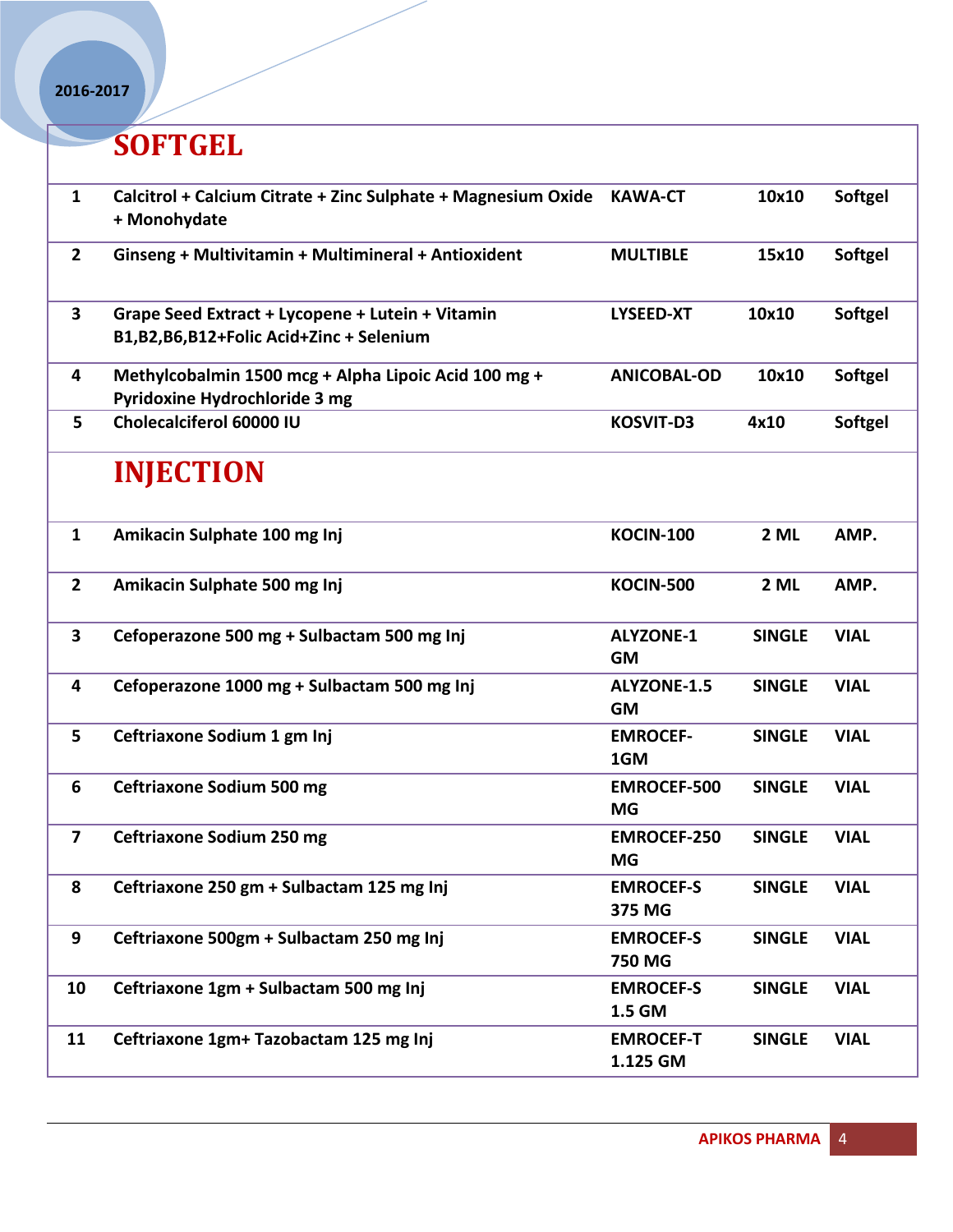| 12                      | Diclofenac Sodium 75MG/ 1ml                                                                         | LOGIDEC-<br><b>FORTE</b> | 10×1 ML                      | AMP.          |
|-------------------------|-----------------------------------------------------------------------------------------------------|--------------------------|------------------------------|---------------|
| 13                      | Methylcobalamin 1500 mcg inj                                                                        | <b>ANICOBAL</b><br>1500  | <b>5×2 ML</b>                | AMP.          |
| 14                      | Methylcobalamin 1000 MCG +Niacinamide+Pyridoxine+d-                                                 | <b>ANICOBAL</b>          | <b>SINGLE 2</b>              | AMP.          |
|                         | Panthenol                                                                                           | <b>PLUS</b>              | <b>ML</b>                    |               |
| 15                      | Nandrolone Deaconate 25 mg Inj                                                                      | <b>KRIBOL-25</b>         | <b>SINGLE 1</b><br><b>ML</b> | AMP.          |
| 16                      | Nandrolone Deaconate 50 mg Inj                                                                      | <b>KRIBOL-50</b>         | <b>SINGLE 1</b><br><b>ML</b> | AMP.          |
| 17                      | Pantaprazole 40 mg                                                                                  | <b>APKOS-40 MG</b>       | <b>SINGLE</b>                | <b>VIAL</b>   |
| 18                      | Tramadol Hydrochloride Inj                                                                          | <b>FAMATOS</b>           | 10×2 ML                      | AMP.          |
| 19                      | Piroxicam                                                                                           | <b>PIRIKOS</b>           | <b>10X2 ML</b>               | <b>AMP</b>    |
|                         | <b>Syrup &amp; Pediatrics Range</b>                                                                 |                          |                              |               |
| $\mathbf{1}$            | Amoxycillin 200 mg + Clavulanic Acid 28.5 mg                                                        | <b>ZOVIKOS DS</b>        |                              | 30 ML         |
| $\overline{\mathbf{2}}$ | Cyproheptadine 2 mg + Tricholine Citrate 275 mg + Sorbitol                                          | <b>LOGILIV</b>           |                              | <b>200 ML</b> |
| 3                       | Cefpodoxime Proxitil 50 mg/ 5 ml                                                                    | <b>APOD DS</b>           |                              | <b>30 ML</b>  |
| 4                       | Ambroxol Hydrocloride+ Guaiphenesin+ Terbutaline Sulphate<br>& menthol                              | <b>KOSCOF-T</b>          |                              | 100 ML        |
| 5                       | Dextrmethorphan Hydropromide & Chlorpheniramine<br><b>Maleate</b>                                   | <b>KOSCOF</b>            |                              | 100 ML        |
| 6                       | <b>Cefixime Trihydrate 50 mg</b>                                                                    | PELFIX-50 DS             |                              | 30 ML         |
| 7                       | Ferrous Ascorbate 100 mg + Folic Acid 500 mcg                                                       | <b>FEROKOS-XT</b>        |                              | <b>150 ML</b> |
| 8                       | Magaldrate 400 mg + Simethicone 20 mg                                                               | <b>PREZOL-MPS</b>        |                              | <b>170 ML</b> |
| 9                       | Calcium carbonate 625 mg + Magnesium Hydroxide 180 mg +<br>Zinc Gluconate 14 mg + Vitamin D3 200 IU | <b>KAWA</b>              |                              | <b>200 ML</b> |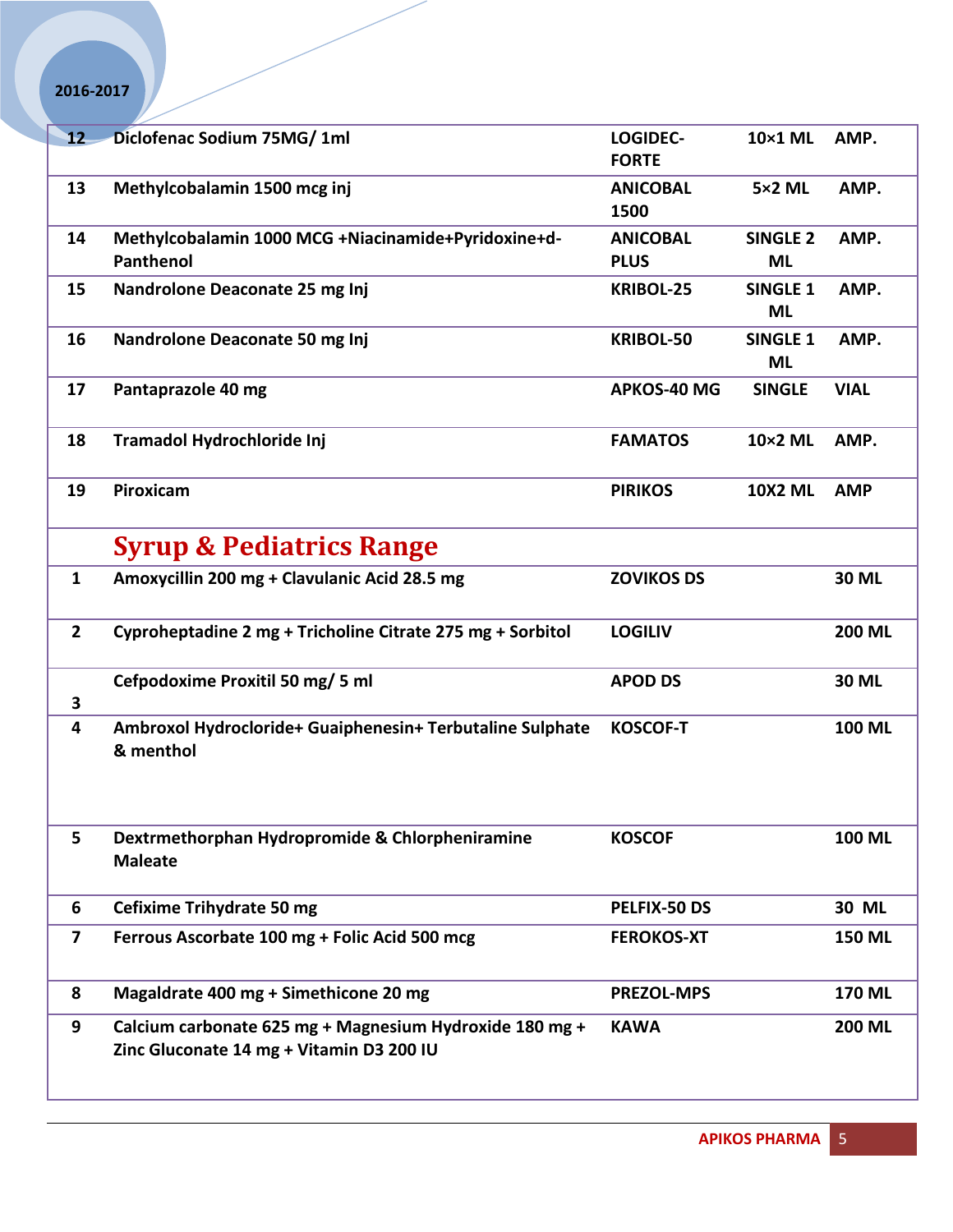| 10             | Fungal Distase 50 mg + Pepsin 10 mg                                         | <b>ZYMEKOS</b>      | <b>200 ML</b> |  |
|----------------|-----------------------------------------------------------------------------|---------------------|---------------|--|
| 11             | Lycopene, Multivitamin, Minerals with Antioxidant                           | <b>LYSEED-XT</b>    | <b>200 ML</b> |  |
| 12             | Ofloxacin 50 mg + Metronidazole 100 mg /60ml Susp.                          | <b>OCRON-M</b>      | 60 ML         |  |
| 13             | <b>B-Complex with Silimarine</b>                                            | APIBION-100         | 200           |  |
|                |                                                                             |                     | <b>ML</b>     |  |
| 14             | <b>B-Complex with Silimarine</b>                                            | APIBION-200         | 100 ML        |  |
| 15             | <b>Multivitamins + Multiminerals + Antioxidants</b>                         | <b>MULTIBLE SYP</b> | <b>200 ML</b> |  |
| 16             | <b>Multivitamins + Multiminerals + Antioxidants</b>                         | <b>MULTIBLE</b>     | 30 ML         |  |
|                |                                                                             | <b>DROPS</b>        |               |  |
| 17             | Levocetirizine Dihydrochloride 25 mg + montelukast sodium                   | <b>REOKAST-L</b>    | <b>30 ML</b>  |  |
| 18             | 4 mg<br>Paracetamol 250 mg                                                  | <b>ORNIMOL</b>      | <b>60 ML</b>  |  |
|                |                                                                             |                     |               |  |
| 19             | Aceclofenac 25 mg + paracetamol 125 mg                                      | <b>NYKOS P</b>      | <b>60 ML</b>  |  |
| 20             | <b>Anticold Syrup</b>                                                       | <b>SYNOLD</b>       | <b>60 ML</b>  |  |
|                |                                                                             |                     |               |  |
| 21             | <b>Zinc Gluconate Syrup</b>                                                 | <b>APIZINC</b>      | 60 ML         |  |
|                |                                                                             |                     |               |  |
|                | <b>OINTMENT</b>                                                             |                     |               |  |
| $\mathbf{1}$   | Diclofenac Sodium + Linseed Oil + Mithyl Salicylate +<br><b>Menthol Gel</b> | <b>ADIGEL</b>       | <b>30 GM</b>  |  |
|                | <b>PROTEIN POWDER</b>                                                       |                     |               |  |
| 1              | <b>Protein Powder (Chocolate Flavour)</b>                                   | <b>PROTEKOS</b>     | <b>200 GM</b> |  |
| $\overline{2}$ | Protein Powder (with Lycopene Drug formulation Mango                        | <b>PROTEKOS</b>     | 200 GM        |  |
|                | flavour)                                                                    | <b>PLUS</b>         |               |  |
|                | <b>Ayervedic Range</b>                                                      |                     |               |  |
| $\mathbf{1}$   | <b>UTRINE TONIC</b>                                                         | <b>UTRAP</b>        | <b>200 ML</b> |  |
|                |                                                                             |                     |               |  |
| $\overline{2}$ | <b>LIVER TONIC</b>                                                          | <b>LIVKOS</b>       | <b>200 ML</b> |  |
|                |                                                                             |                     |               |  |
| 3              | <b>PAIN MASSAGE OIL</b>                                                     | <b>WELKOS</b>       | <b>50 ML</b>  |  |
|                |                                                                             |                     |               |  |